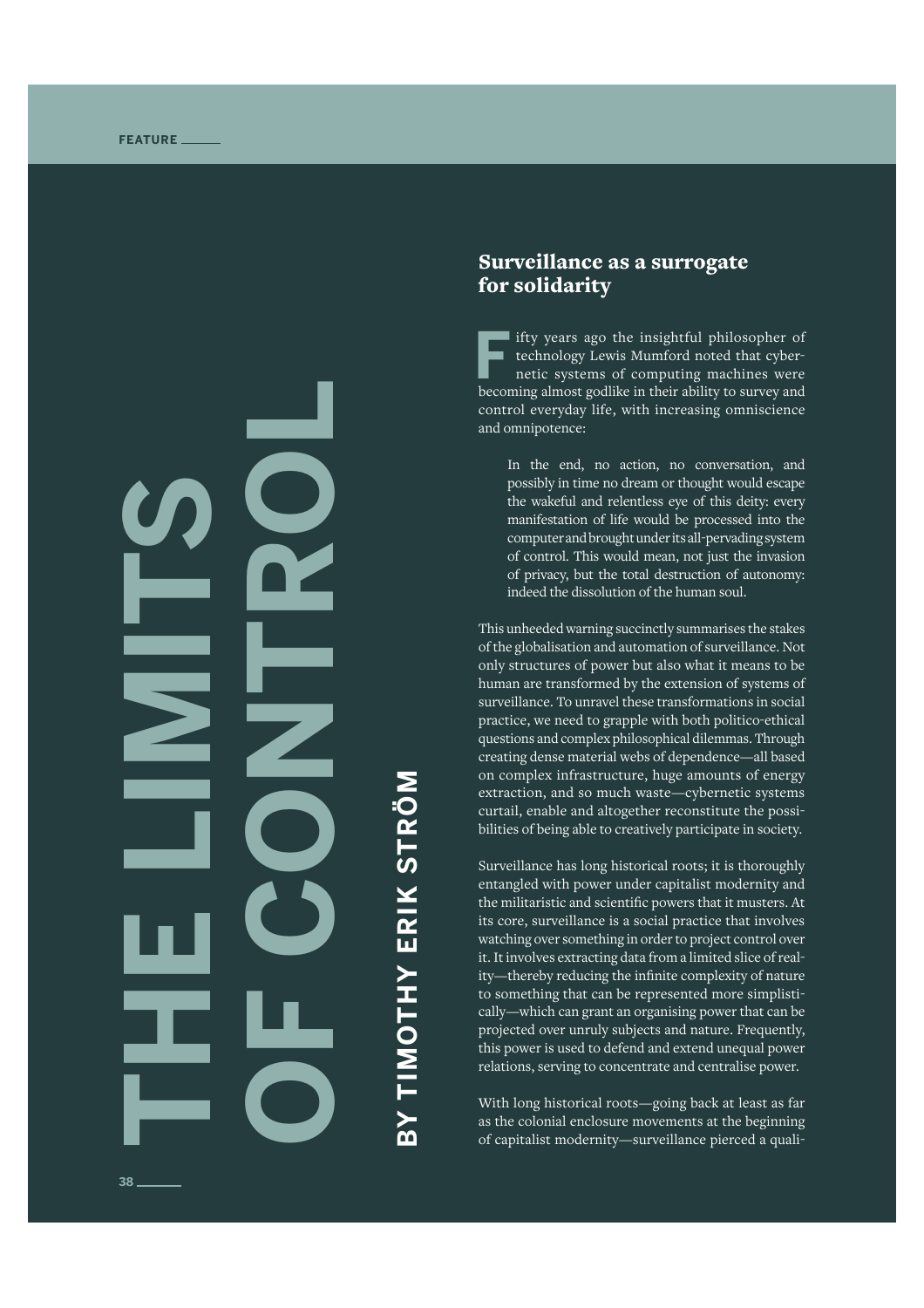tative threshold with the rise of networked computing machines during the Second World War. Beginning in the research laboratories that underpinned the industrial-military complex, intellectually trained workers in the nascent techno-sciences began automating and outsourcing surveillance, building it into the very functioning of computing machines and the sets of abstract social practices that surround them. It was in this context that the first theories of cybernetics arose, with the concept being understood as the study of control and communication between people and machines. Cybernetics rapidly fused with the dominant and dominating mode of social organisation, creating what I call 'cybernetic capitalism'. Broadly, cybernetic capitalism can be understood as a mix of profit-maximising corporations, militaristic state power, the techno-sciences and complex networks of computing machines, coming together in an extremely abstract social formation that has far-reaching consequences for questions of power, agency and the human condition.

## Compelled towards impossible dreams of infinite growth within finite nature, the cybernetic capitalist system is decidedly expansionist and colonial...

Like its less abstracted predecessors, cybernetic capitalism seeks to reorganise the world according to the demands of infinite accumulation. This material impossibility at the heart of capitalism—the desperate need for exponential expansion within finite nature, including finite human nature—is central to understanding the strange and increasingly unstable world we inhabit. Under the conditions of cybernetic capitalism, surveillance has frequently been used as a way to sell people things they do not need, encourage them to rack up debt they cannot repay, compel them to work harder for systematically exploitative companies, and induce them to conform to government policy that works primarily in the monopolistic interests of the powerful. It is crucial to understand this dominant and dominating tendency while also recalling that 'all modern control systems are riddled with contradictions', as William Burroughs put it. By putting these contradictions at the forefront, it is possible to see how surveillance can protect and persecute, simplify and complicate, personalise and dehumanise, and so on. These contradictions are all entangled with the uneven power structures of capitalist moder-

nity. Through focusing in on these contradictions it is possible to gain insights into the current world order, as well as see possible windows beyond it. In this spirit, it is possible to imagine diverging pathways that these dynamics could take in the future: a grim, totalitarian vision, and the enduring possibility of alternatives.

In this regard there are helpful parallels to be drawn between Google's cyber empire and China's Social Credit System. While plainly very different institutions—one is controlled by the State Council, the highest organ of the Chinese state; the other is a US corporation—they have striking similarities. They are both very powerful in a hierarchical and centralised way, they both operate on a vast scale, and they both use computing machines and surveillance in order to project control. To begin drawing parallels between these two institutions I will explore the rhetoric of 'trust'. In clunky bureaucratic language, a policy document published by China's State Council states:

All levels' Party and units are encouraged to use name list information concerning persons subject to enforcement for trust-breaking, integrate it into their own areas, professional scope and business activities, and implement credit supervision, warning and punishment over persons subject to enforcement for trust-breaking.

Here and elsewhere, the State Council's vision for the Social Credit/Debt System is filled with the rhetoric of trust, with the system being sold as an apparatus to automatically enhance trust and sincerity across society at large. This can be seen in the slogan coined for the release of AliPay—Alibaba's key Social Credit/Debt instrument in 2004: 'Trust makes it simple'. Half a world away, Google is also fondly framing its dys/utopian vision within the rhetoric of trust. An example of this can be seen in the corporation's self-styled philosophy that states: 'our users trust our objectivity and no short-term gain could ever justify breaching that trust'. Another concise expression of this attitude towards trust comes via a top company spokesperson, who repeats variations on the phrase: 'trust is the most important currency online'. In different ways, both Google and China's State Council imagine trust through the lens of technology and the market. In a time when cybernetic capitalism reigns supreme, these kinds of ideological framings are unsurprising.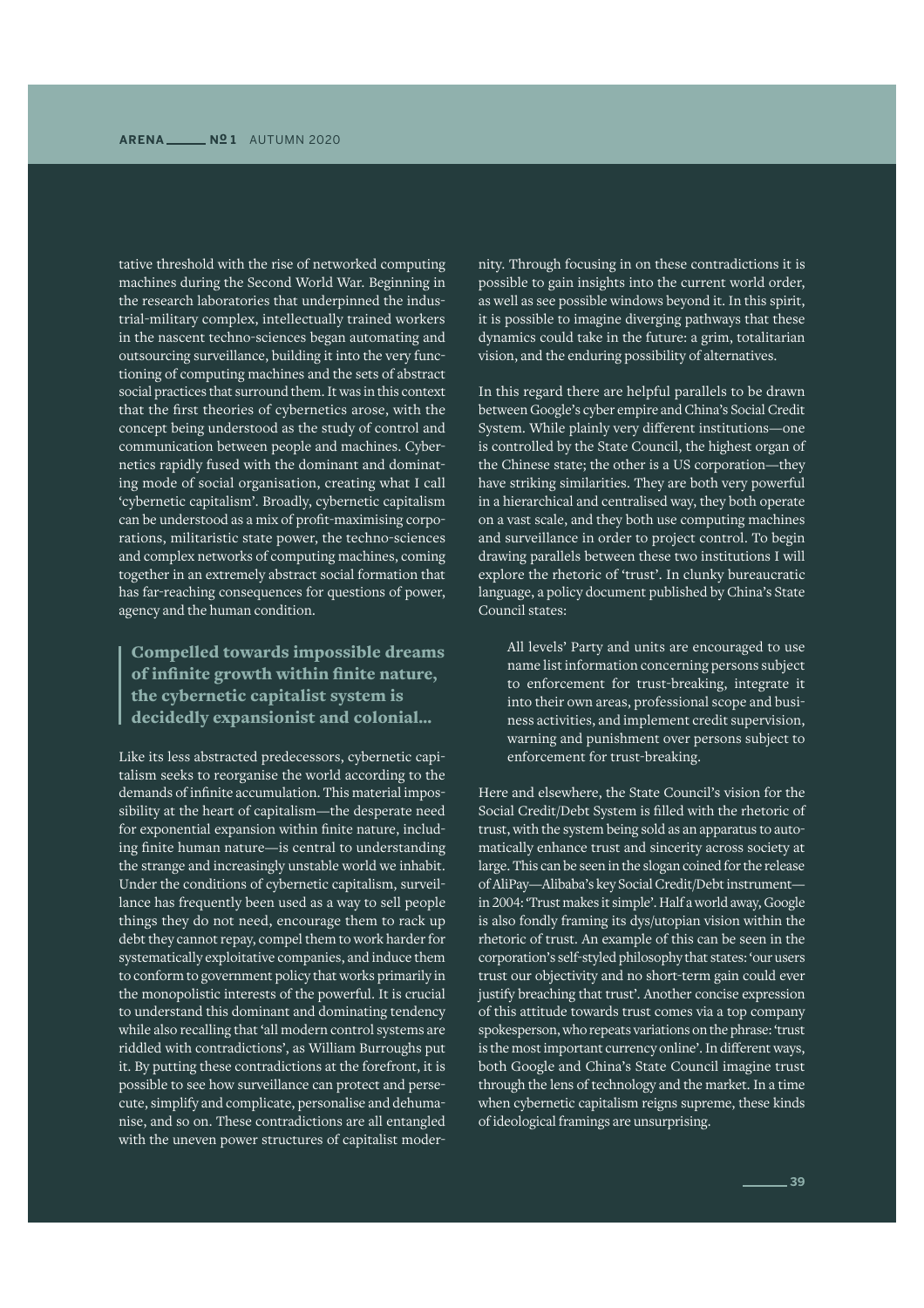And yet the social concept of trust goes deeper than this. Trust evokes a combination of confidence, reliance, dependence and hope, making it a thoroughly subjective and cultural phenomenon. Trust is a form of human social relation that is extremely complex, dense with meaning and layers of particular histories from personal to world historic—that make the concept resistant to quantification. For example, consider all the density of meaning that constitutes deep social relations, be it between lovers, rivals or parents, or the complexity of social practices, from a Balinese cockfight to a Korean shamanic wedding procession. Upon close anthropological inspection, these social practices are infinitely rich and open ended, with innumerable lines tying each element to a larger social symbolic field, where the power structures of hierarchy, the organisation of nature, and the conceptualisation of the human condition—with all of its desires and dilemmas—come into a dense ensemble of social meaning. This meaning making is often composed of layers of ambiguity and ambivalence, complication and contradiction, all woven into contextual and particular histories. For all the material complexity involved in how computing machines draw in and process surveillance data, in some important respects it pales in comparison to the actual complexity of embodied social relationships. A system that tracks credit-card purchases or other such easily extractable data sets is comparatively simple.

#### Trust on a personal level requires interpretation to sense another's character and intentions, with much of it happening intuitively…

Complexity like this is a problem for power. During the Second World War the scientist Norbert Wiener—coiner of the word 'cybernetics'—created weapons systems that sought to reduce complexity in order to make predictions and project control. In that case, the complexity of artillery calculations was a problem for the Pentagon, which used computing machines to automate the control of weaponry. This is significant, as all cybernetic surveillance since then has followed this broad trajectory: to 'watch over' and reduce complexity in order to make predictions and project control. Hence, the vast complexity of the natural world, which includes the social world, and the unpredictability of history are problems for those who profit most from the unequal status

quo. With roots stretching back to Francis Bacon in the long sixteenth century, the possibility of using scientific knowledge and technology to make predictions and gain control has a deep history across capitalist modernity. Cybernetic surveillance participates in these developments by attempting to automate the oracle, to have machines reduce unpredictable people to credit scores, profiles for advertisers, and data sets for electoral engineers—all to project control over their future and secure ongoing power.

Processes of surveillance and automated control are necessary at the gigantic scale at which China's State Council and Google operate. For most of human history, trust has been made, and broken, largely on the personal level, with interactions being mediated by face-to-face communication. Consider Lewis Tappan, the original nineteenth-century American credit rater, and his need to personally meet those he extended credit to and make notes in his dossier recording his personal assessment of the debtor's character. Trust on a personal level requires interpretation to sense another's character and intentions, with much of it happening intuitively, through reading subtle signs in the form of embodied expression. This is not to suggest that this is necessarily ideal, for prejudice can easily flourish in face-to-face relations. Rather it is to argue that extending trust requires *interpretive labour*: effort to understand the other, to imagine things from their perspective, and to relate this to oneself in a particular social context. Calling this interpretive labour is significant in that it emphasises the importance of interpretation for all social practices, that the process requires work, and that it is bound up with uneven power relations. This is to say, the higher in a hierarchy one is, the less interpretive labour one needs to employ vis-à-vis subordinates; one can simply give orders. Those lower in the hierarchies need to pay closer attention to the actions of their supervisors—in various contexts a manager, police officer, prison guard, welfare officer or husband—in an attempt to avoid the punishments of power.

Using interpretive labour to build trust is problematic for institutions such as Google and China's State Council. Their titanic scales, greatly extended relations and sharply unequal power arrangements make trust in the social sense of the term impossible; the interpretive labour would be too great. In order to maintain their own asymmetrical power, each turns to networked computing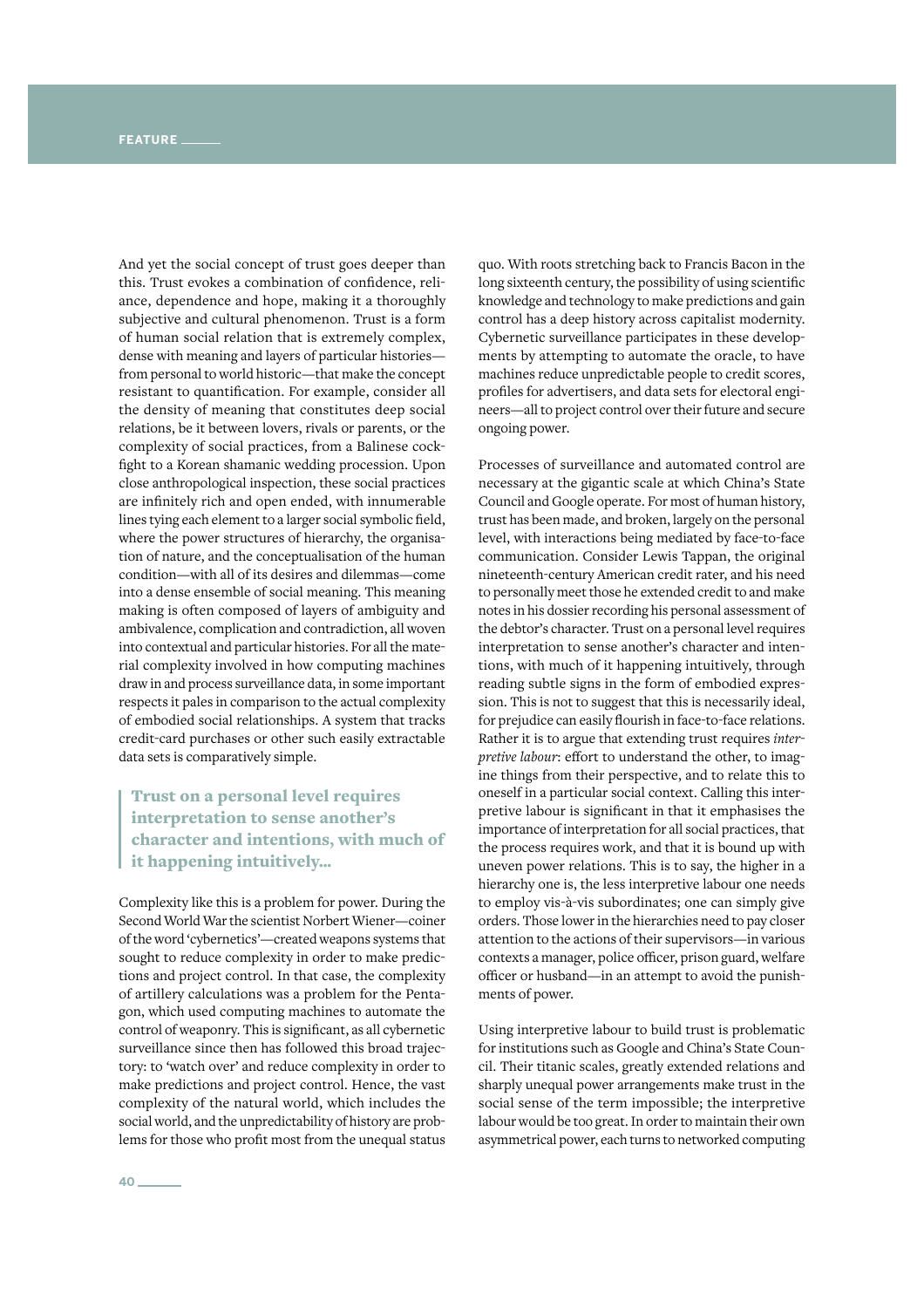machines, and they see surveillance as a solution. They have computing machines programmed in an attempt to automate and quantify trust in order to make it legible for distant government and corporate bureaucrats. To do this, they have surveillance engines extract data from everyday life—using browser history, biometric data, social-media communications, space–time coordinates and so on—from which they attempt to dramatically simplify trust, boiling it down to an extremely reductive number, be it a citizen score, a threat rating or the likelihood that one could be manipulated to engage as a gullible consumer. In these cases, and many, many more, interpretive labour is automated by surveillance engines.

# Processes of surveillance and automated control are necessary at the gigantic scale at which China's State Council and Google operate.

This is problematic, for computing machines cannot perform interpretive labour in the way that humans can, for the way that they 'think' is radically different. Drawing from theorising on hermeneutics and embodied cognition, interpretation is a fundamentally social practice and it occurs within and between creative, embodied beings. The thinking of computing machines plays out with a totally different materiality whereby they compute, which is to say, they determine by mathematical means. This is significant, for the word 'computer' originated in English along with capitalist modernity in the long sixteenth century; it referred to a person employed to perform calculative labour for surveying thus again showing how surveying preceded surveillance. The term came to refer to a machine during the nineteenth-century 'information revolution' before coming completely to denote a mechanised device after the rise of cybernetics. Now, of course, the computer is a machine and the earlier human profession is obsolete. Thus, in the term 'computer' itself we can see a history of how human intellectual practices have been automated, outsourced and encoded into machines. So, calculative labour was thoroughly automated, then, as computing machines have become more and more sophisticated, they have started to be able to approximate interpretive labour and other intellectual practices.

As a type of computing machine, surveillance engines are made to extract data traces from the world via

sensors, which they encode into numbers for computation that can be used to simplify nature, make predictions, and project control. This process can be enacted at tremendous scales, with vast databases of centralised and searchable information available to be processed with algorithms and neural networking. This process can potentially reveal surprising patterns that are totally invisible to human interpreters, a process that can give people real insights into the world. Needless to say, these can be extremely powerful tools in the hands of the technocrats who wield them. While lacking the ability to interpret in the social sense of the term, surveillance engines can powerfully automate aspects of interpretive labour and other intellectual practices, operating at scales, depths and breadths that are totally beyond human capacities. Likewise, people act in the world in ways that are fundamentally creative and totally beyond the ability of a computing machine—or even the actors themselves—to fully grasp. This is the open-ended nature of the complexity of the material universe, and this very complexity is a problem for the narrow calculus of power, which attempts to simplify it in order to project control. While the distinctions between the strong subjectivity that humans possess and the information-processing systems of computing machines are profound and enduring, it is plain that they are drawn together in our historical moment into the overarching power system of cybernetic capitalism. This was part of Wiener's original understanding of cybernetics: control and communication between humans and the machine.

Surveillance has not always been central to how social relations have been organised: the 'global village' is very different from traditional villages. First, traditional villages, and other small-scale human social formations, do not necessarily engage in surveillance in the sense of 'watching over', as one is not necessarily 'above' one's neighbour in the sense that the state or the capitalist wields structural power over their citizens/employees. This is not to idealise such traditional arrangements; oppression can flourish there as well, albeit on a much smaller and less systematic scale. It is true that secrets are often scarce in village life, with residents tending to know who is sleeping with whom, or other such gossip gleaned from eavesdropping, incidental observation and rumours. Crucially, this knowledge of others' actions came as a result of the inhabitants' lives being intimately bound to one another. For most of history, people have been embedded members of place-based communities,